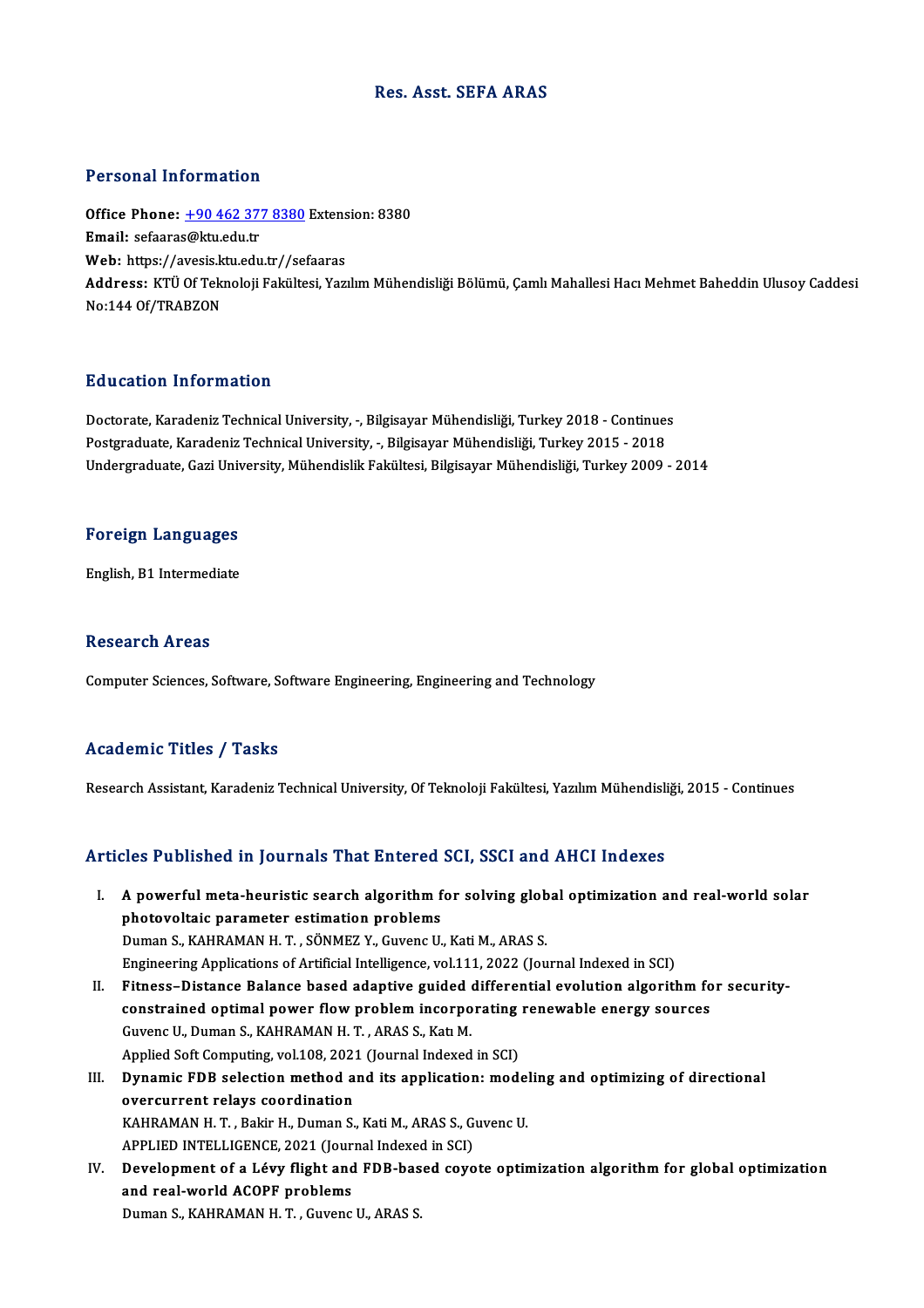Soft Computing, vol.25, pp.6577-6617, 2021 (Journal Indexed in SCI)<br>A novel stachastic frastal search also uith muith fitness. Dista

Soft Computing, vol.25, pp.6577-6617, 2021 (Journal Indexed in SCI)<br>V. A novel stochastic fractal search algorithm with fitness-Distance balance for global numerical Soft Computing<br>**A** novel stoch<br>optimization A novel stochastic fractal search<br>optimization<br>ARAS S., GEDİKLİ E., KAHRAMAN H. T.<br>Sunum and Evolutionew Computation optimization<br>ARAS S., GEDİKLİ E., KAHRAMAN H. T.<br>Swarm and Evolutionary Computation, vol.61, 2021 (Journal Indexed in SCI)<br>Fitness distanse balanse (EDB): A new selestion method for meta b

ARAS S., GEDİKLİ E., KAHRAMAN H. T.<br>Swarm and Evolutionary Computation, vol.61, 2021 (Journal Indexed in SCI)<br>VI. Fitness-distance balance (FDB): A new selection method for meta-heuristic search algorithms<br>Kahraman H. T. A Swarm and Evolutionary Computa<br>Fitness-distance balance (FDB<br>Kahraman H. T. , Aras S., Gedikli E.<br>KNOWLEDCE BASED SYSTEMS VO Fitness-distance balance (FDB): A new selection method for m<br>Kahraman H. T. , Aras S., Gedikli E.<br>KNOWLEDGE-BASED SYSTEMS, vol.190, 2020 (Journal Indexed in SCI) KNOWLEDGE-BASED SYSTEMS, vol.190, 2020 (Journal Indexed in SCI)<br>Articles Published in Other Journals

rticles Published in Other Journals<br>I. Analysis, Test and Management of the Meta-Heuristic Searching Process: An Experimental Study on<br>SOS ACS<br>Anal<br>SOS<br><sup>Kobr</sup> Analysis, Test and Management of the Meta-Heuri<br>SOS<br>Kahraman H. T. , Aras S., Sönmez Y., Güvenç U., Gedikli E.<br>JOUPMAL OF POLYTECHNIC POLITEKNIK DEPCISL vol 2.

SOS<br>Kahraman H. T. , Aras S., Sönmez Y., Güvenç U., Gedikli E.<br>JOURNAL OF POLYTECHNIC-POLITEKNIK DERGISI, vol.23, no.2, pp.445-455, 2020 (Journal Indexed in ESCI)<br>Cunnent status and future perspectives in entisles shout se Kahraman H. T. , Aras S., Sönmez Y., Güvenç U., Gedikli E.<br>JOURNAL OF POLYTECHNIC-POLITEKNIK DERGISI, vol.23, no.2, pp.445-455, 2020 (Journal Indexed in ESCI)<br>II. Current status and future perspectives in articles about co

**JOURNAL OF POLYTECHNIC-POLITEKNIK DERGISI, vol.23, no.2,<br>Current status and future perspectives in articles about<br>published from 2009 to 2017: A content analysis study<br>ÖZVUPT H. ÖZVUPT Ö. ARAS S.** II. Current status and future perspectives in articles about coding learning at pre-university level published from 2009 to 2017: A content analysis study ÖZYURT H., ÖZYURT Ö., ARAS S.

Turkish Journal of Computer and Mathematics Education, vol.10, no.3, pp.567-587, 2019 (Refereed Journals of Other Institutions) Turkish Journal of Computer and Mathematics Education, vol.10, no.3, pp.567-587, 2019 (R<br>Other Institutions)<br>III. Development of Programming Learning Environment With Compiler Techniques<br>ABAS S. CEDIVI LE

- Other Institutions)<br>Development of P<br>ARAS S., GEDİKLİ E.<br>Journal of Investiga Development of Programming Learning Environment With Compiler Techniques<br>ARAS S., GEDİKLİ E.<br>Journal of Investigations on Engineering Technology, vol.1, no.2, pp.14-18, 2018 (Refereed Journals of Other<br>Institutions) ARAS S., GED<br>Journal of Inv<br>Institutions)<br>Moto Soggis
- Journal of Investigations on Engineering Technology, vol.1, no.2, pp.14-18, 2018 (Refereed Journals<br>Institutions)<br>IV. Meta-Sezgisel Arama Algoritmalarının Test Edilmesi İçin Yeni Yöntemlerin Geliştirilmesi<br>ARAS S. KAHRAMAN Institutions)<br>Meta-Sezgisel Arama Algoritmalarının Test Eq<br>ARAS S., KAHRAMAN H. T. , SÖNMEZ Y., GÜVENÇ U.<br>İleri Telmoleji Bilimleri Dergisi vel 6 no 2 nn 1 8 2 Meta-Sezgisel Arama Algoritmalarının Test Edilmesi İçin Yeni Yöntemlerin Geliştiril<br>ARAS S., KAHRAMAN H. T. , SÖNMEZ Y., GÜVENÇ U.<br>İleri Teknoloji Bilimleri Dergisi, vol.6, no.2, pp.1-8, 2017 (National Refreed University J

İleri Teknoloji Bilimleri Dergisi, vol.6, no.2, pp.1-8, 2017 (National Refreed University Journal)<br>Books & Book Chapters

ooks & Book Chapters<br>I. Investigation of the Most Effective Meta-Heuristic Optimization Technique for Constrained Engineering Problems<br>Engineering Problems<br>Engineering Problems Investigation of the Mos<br>Engineering Problems<br>KAHRAMAN H. T. , ARAS S.<br>in: Artificial Intelligance and

KAHRAMAN H.T., ARAS S.

Engineering Problems<br>KAHRAMAN H. T. , ARAS S.<br>in: Artificial Intelligence and Applied Mathematics in Engineering Problems, Hemanth, D., J., Editor, Springer, Cham,<br>pp.484-501, 2020

# Refereed Congress / Symposium Publications in Proceedings

efereed Congress / Symposium Publications in Proceedings<br>I. Investigation of the Most Effective Meta-Heuristic Optimization Technique for Constrained<br>Engineering Preblems Investigation of the Mondon<br>Engineering Problems<br>EAURAMAN U.T. ARASS Investigation of the Mos<br>Engineering Problems<br>KAHRAMAN H. T. , ARAS S.<br>International Conference o

KAHRAMAN H. T., ARAS S.

Engineering Problems<br>KAHRAMAN H. T. , ARAS S.<br>International Conference on Artificial Intelligence and Applied Mathematics in Engineering (ICAIAME 2019), 20 -<br>22 April 2019 International Conference on Artificial Intelligence and Applied Mathematics in Engineering (ICAIAME 20<br>22 April 2019<br>II. Meta-sezgisel Algoritmalarin Çok Boyutlu Problem Uzaylarindaki Arama Performanslarinin<br>Arastinilmasi

22 April 2019<br>Meta-sezgisel<br>Araştirilmasi<br>Araş E. KAHPA Meta-sezgisel Algoritmalarin Ç<br>Araştirilmasi<br>Aras E., KAHRAMAN H. T. , ARAS S.<br>2018 International Conference on

Aras E., KAHRAMAN H. T. , ARAS S.<br>Aras E., KAHRAMAN H. T. , ARAS S.<br>2018 International Conference on Artificial Intelligence and Data Processing, IDAP 2018, Malatya, Turkey, 28 - 30<br>September 2018 Aras E., KAHRAM<br>2018 Internatior<br>September 2018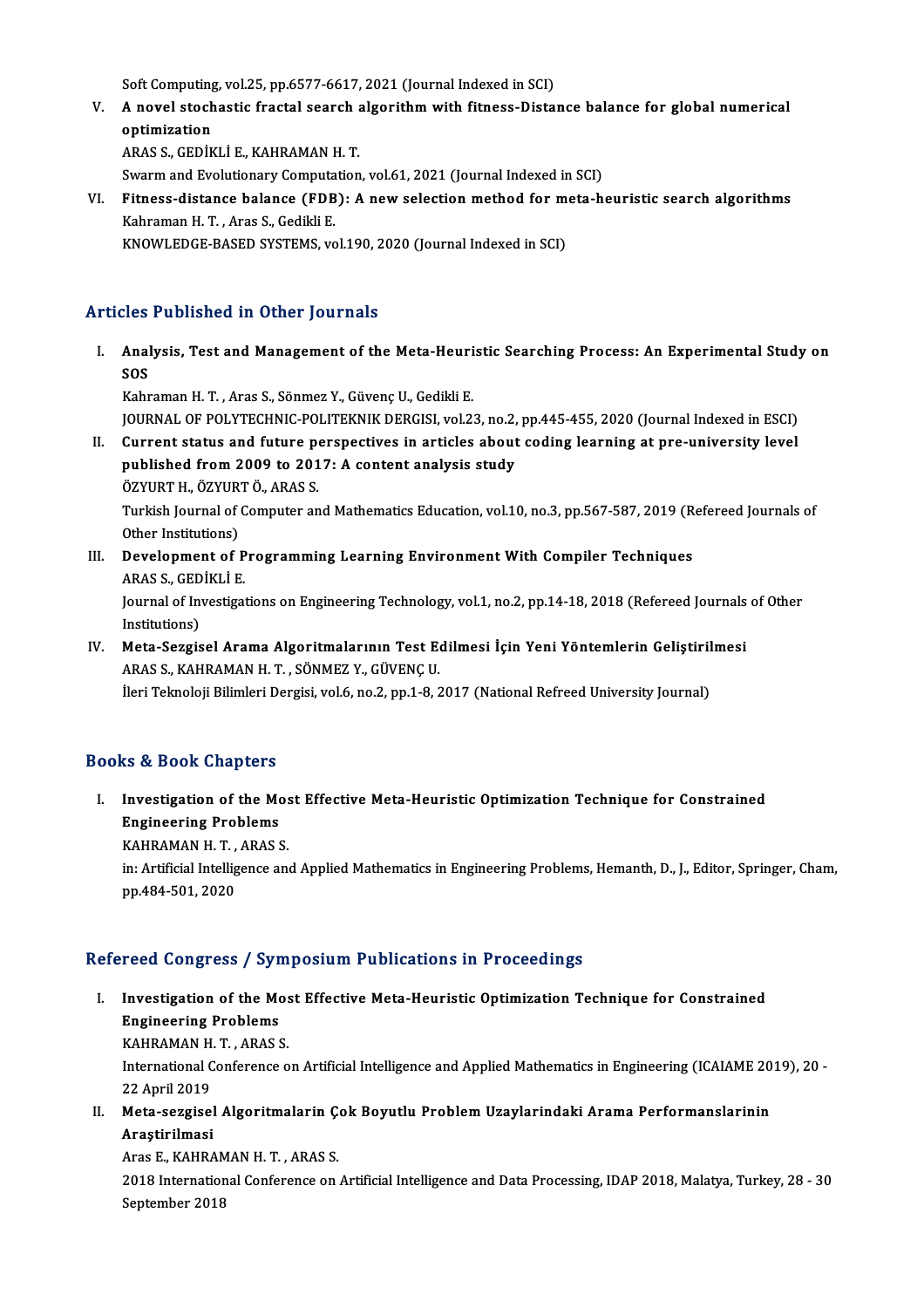III. A Framework Based on Compiler Design Techniques for Programming Learning Environments<br>ARASS CEDIVLLE ÖZVURTÖ A Framework Based on Com<br>ARAS S., GEDİKLİ E., ÖZYURT Ö.<br>2018 International Cenference. A Framework Based on Compiler Design Techniques for Programming Learning Environments<br>ARAS S., GEDİKLİ E., ÖZYURT Ö.<br>2018 International Conference on Artificial Intelligence and Data Processing, IDAP 2018, Malatya, Turkey, ARAS S., GEDİKLİ E., ÖZYURT Ö.<br>2018 International Conference on Artificial Intelligence and Data Processing, IDAP 2018, Malatya, Turkey, 28 - 30<br>September 2018 2018 International Conference on Artificial Intelligence and Data Processing, IDAP 2018, Malatya, Turkey, 28 - 30<br>September 2018<br>IV. META-SEZGİSEL ALGORİTMALARIN DENEYSEL ÇALIŞMALARINDAKİSTANDARTSIZLIKLAR VE ÇÖZÜM<br>ÖNERLI E September 2<br>META-SEZG<br>ÖNERİLERİ<br>KAHRAMAN META-SEZGİSEL ALGORİTMALARII<br>ÖNERİLERİ<br>KAHRAMAN H. T. , ARAS S., GEDİKLİ E.<br>INTERNATIONAL ACADEMIC RESEARC ÖNERİLERİ<br>KAHRAMAN H. T. , ARAS S., GEDİKLİ E.<br>INTERNATIONAL ACADEMIC RESEARCH CONGRESS, 30 October - 03 November 2018, pp.1466-1472<br>META SEZCİSEL OPTİMİZASYON CALISMALARINDA RENCHMARK PRORLEMI ERİNDE KAR: KAHRAMAN H. T. , ARAS S., GEDİKLİ E.<br>INTERNATIONAL ACADEMIC RESEARCH CONGRESS, 30 October - 03 November 2018, pp.1466-1472<br>V. META-SEZGİSEL OPTİMİZASYON ÇALIŞMALARINDA BENCHMARK PROBLEMLERİNDE KARŞILAŞILAN<br>STANDARTSIZL INTERNATIONAL ACADEMIC RESEARCH CONGRES<br>META-SEZGİSEL OPTİMİZASYON ÇALIŞMALAI<br>STANDARTSIZLIKLAR VE ÇÖZÜM ÖNERİLERİ<br>KAHPAMAN H.T. APAS S. GEDİKLİ E KAHRAMANH.T. ,ARAS S.,GEDİKLİE. INTERNATIONAL ACADEMIC RESEARCH CONGRESS, 30 October - 03 December 2018, pp.1494-1501 KAHRAMAN H. T. , ARAS S., GEDİKLİ E.<br>INTERNATIONAL ACADEMIC RESEARCH CONGRESS, 30 October - 03 December 2018, pp.1494-1501<br>VI. Meta-sezgisel Algoritmaların Çok Boyutlu Problem Uzaylarındaki Arama Performanslarının<br>Aras INTERNATION<br>Meta-sezgisel<br>Araştırılması<br>ARAS E. KAHR Meta-sezgisel Algoritmaların Ço<br>Araştırılması<br>ARAS E., KAHRAMAN H.T., ARAS S.<br>2018 International Conference en A Araştırılması<br>ARAS E., KAHRAMAN H. T. , ARAS S.<br>2018 International Conference on Artificial Intelligence and Data Processing (IDAP), Malatya, Turkey, 28 - 30<br>September 2018, pp.813-817 ARAS E., KAHRAMAN H. T. , AF<br>2018 International Conference<br>September 2018, pp.813-817<br>Development and testing a 2018 International Conference on Artificial Intelligence and Data P<br>September 2018, pp.813-817<br>VII. Development and testing of meta heuristic regression tool<br>VAUPAMAN U.T. ARAS S. SÖNMEZ V. CÜVENC U. September 2018, pp.813-817<br>Development and testing of meta heuristic re<br>KAHRAMAN H. T. , ARAS S., SÖNMEZ Y., GÜVENÇ U.<br>7 th International Conference on Advanced Techno Development and testing of meta heuristic regression tool<br>KAHRAMAN H. T. , ARAS S., SÖNMEZ Y., GÜVENÇ U.<br>7 th International Conference on Advanced Technologies (ICAT'18), 28 April - 01 May 2018<br>Alully SOL Öğretisi İsin bir KAHRAMAN H. T. , ARAS S., SÖNMEZ Y., GÜVENÇ U.<br>7 th International Conference on Advanced Techno<br>VIII. Akıllı SQL Öğretici İçin bir Çerçeve Önerisi<br>ÖZYURT Ö., ÖZYURT H., ARAS S. 7 th International Conference of<br>**Akıllı SQL Öğretici İçin bir Ç**<br>ÖZYURT Ö., ÖZYURT H., ARAS S.<br>12. Uluslararası Bilgisayar ve Öz Akıllı SQL Öğretici İçin bir Çerçeve Önerisi<br>ÖZYURT Ö., ÖZYURT H., ARAS S.<br>12. Uluslararası Bilgisayar ve Öğretim Teknolojileri Sempozyumu, İzmir, Turkey, 2 - 04 May 2018, pp.48-49<br>Kodlama Fğitimi İsin Yaniliksi bir Fğitse ÖZYURT Ö., ÖZYURT H., ARAS S.<br>12. Uluslararası Bilgisayar ve Öğretim Teknolojileri Sempozyumu, İzmir, Turkey, 2 - 04 Ma<br>IX. Kodlama Eğitimi İçin Yenilikçi bir Eğitsel Yazılımın Altyapısına Yönelik Çerçeve<br>ÖZVUPT H. ÖZV 12. Uluslararası Bilgisayar ve Öğretim Teknol<br>**Kodlama Eğitimi İçin Yenilikçi bir Eğitse**<br>ÖZYURT H., ÖZYURT Ö., REİSOĞLU İ., ARAS S.<br>12. Uluslararası Bilgisayar ve Öğretim Teknol Kodlama Eğitimi İçin Yenilikçi bir Eğitsel Yazılımın Altyapısına Yönelik Çerçeve<br>ÖZYURT H., ÖZYURT Ö., REİSOĞLU İ., ARAS S.<br>12. Uluslararası Bilgisayar ve Öğretim Teknolojileri Sempozyumu, İzmir, Turkey, 2 - 04 May 2018, p ÖZYURT H., ÖZYURT Ö., REİSOĞLU İ., ARAS S.<br>12. Uluslararası Bilgisayar ve Öğretim Teknolojileri Sempozyumu, İzmir, Turkey, 2 - 04 May 2018, pp.16-24<br>8. A Framework Based on Compiler Design Techniques for Programming Learni 12. Uluslararası Bilgisayar ve Öğ<br>**A Framework Based on Com<br>ARAS S., GEDİKLİ E., ÖZYURT Ö.**<br>International Conference on Art A Framework Based on Compiler Design Techniques for Programming Learning Environments<br>ARAS S., GEDİKLİ E., ÖZYURT Ö.<br>International Conference on Artificial Intelligence and Data Processing (IDAP), Malatya, Turkey, 28 - 30 ARAS<br>Intern<br>2018<br>Deter International Conference on Artificial Intelligence and Data Processing (IDAP), Malatya, Turkey, 28 - 30 Sept<br>2018<br>XI. Determination of the Effects of Penalty Coefficient on the Meta-Heuristic Optimization Process<br>ARAS S. 2018<br>XI. Determination of the Effects of Penalty Coefficient on the Meta-Heuristic Optimization Process<br>ARAS S., KAHRAMAN H. T. , GEDİKLİ E. Determination of the Effects of Penalty Coefficient on the Meta-Heuristic Optimization Process<br>ARAS S., KAHRAMAN H. T. , GEDİKLİ E.<br>International Conference on Artificial Intelligence and Data Processing (IDAP), Malatya, T ARAS<br>Intern<br>2018<br>Erker International Conference on Artificial Intelligence and Data Processing (IDAP), Malatya, Turkey, 28 - 30 Se<br>2018<br>XII. Erken yaşlarda kodlama eğitimine yönelik araştırmalardaki eğilimin incelenmesi: 2009-2016 2018<br>Erken yaşlarda kodlama eğitimine yönelik araştır<br>döneminde yayımlanan makalelerin içerik analizi<br>ARAS S. ÖZVUPTÖ, ÖZVUPT.H Erken yaşlarda kodlama eği<sup>,</sup><br>döneminde yayımlanan mak<br>ARAS S., ÖZYURT Ö., ÖZYURT H.<br>11. Uluslararası Bilgisayar ve Ö? döneminde yayımlanan makalelerin içerik analizi<br>ARAS S., ÖZYURT Ö., ÖZYURT H.<br>11. Uluslararası Bilgisayar ve Öğretim Teknolojileri Sempozyumu, Malatya, Turkey, 24 - 26 May 2017, pp.392<br>Meta Seggisel Algoritmalarda Tasarım ARAS S., ÖZYURT Ö., ÖZYURT H.<br>11. Uluslararası Bilgisayar ve Öğretim Teknolojileri Sempozyumu, Malatya<br>XIII. Meta-Sezgisel Algoritmalarda Tasarım Desenlerinin Keşfedilmesi<br>KAHRAMAN H.T. ARAS S. GÜVENG II. SÖNMEZ V 11. Uluslararası Bilgisayar ve Öğretim Teknolojileri<br>Meta-Sezgisel Algoritmalarda Tasarım Desenl<br>KAHRAMAN H. T. , ARAS S., GÜVENÇ U., SÖNMEZ Y.<br>International Engineering Beseensh Sumnesium. Ar Meta-Sezgisel Algoritmalarda Tasarım Desenlerinin Keşfedilmesi<br>KAHRAMAN H. T. , ARAS S., GÜVENÇ U., SÖNMEZ Y.<br>International Engineering Research Symposium, Antalya, Turkey, 11 - 13 September 2017, pp.155-165<br>Meta Sezgisel KAHRAMAN H. T. , ARAS S., GÜVENÇ U., SÖNMEZ Y.<br>International Engineering Research Symposium, Antalya, Turkey, 11 - 13 September 2017, pp.155-16!<br>XIV. Meta-Sezgisel Algoritmaların Geliştirilme ve Test Süreçlerinde Standartl International Engineering Research Symposium,<br>Meta-Sezgisel Algoritmaların Geliştirilme v<br>KAHRAMAN H. T. , ONUR K., ARAS S., GÜVENÇ U.<br>International Engineering Besearch Symposium Meta-Sezgisel Algoritmaların Geliştirilme ve Test Süreçlerinde Standartların Belirlenmesi<br>KAHRAMAN H. T. , ONUR K., ARAS S., GÜVENÇ U.<br>International Engineering Research Symposium, Antalya, Turkey, 11 - 13 September 2017, KAHRAMAN H. T. , ONUR K., ARAS S., GÜVENÇ U.<br>International Engineering Research Symposium, Antalya, Turkey, 11 - 13 September 2017, pp.108-110<br>XV. Erken Yaşlarda Kodlama Eğitimine Yönelik Araştırmalardaki Eğilimin İncelenm International Engineering Research Symposium, Antalya, Turkey, 11 - 13 September 2017, pp.108-110 ARAS S.,ÖZYURTÖ.,ÖZYURTH. Döneminde Yayımlanan Makalelerin İçerik Analizi<br>ARAS S., ÖZYURT Ö., ÖZYURT H.<br>11. Uluslararası Bilgisayar ve Öğretim Teknolojileri Sempozyumu, Malatya, Turkey, 24 - 26 May 2017, pp.1<br>Evnloring the Effect of Distribution Ma ARAS S., ÖZYURT Ö., ÖZYURT H.<br>11. Uluslararası Bilgisayar ve Öğretim Teknolojileri Sempozyumu, Malatya, Turkey, 24 - 26 Ma<br>XVI. Exploring the Effect of Distribution Methods on Meta-Heuristic Searching process 11. Uluslararası Bilgisayar ve Öğretim Teknolojile<br>Exploring the Effect of Distribution Method<br>KAHRAMAN H. T. , ARAS S., Guvenc U., Sonmez Y. Exploring the Effect of Distribution Methods on Meta-Heuristic Searching process<br>KAHRAMAN H. T. , ARAS S., Guvenc U., Sonmez Y.<br>2017 International Conference on Computer Science and Engineering (UBMK), Antalya, Turkey, 5 -